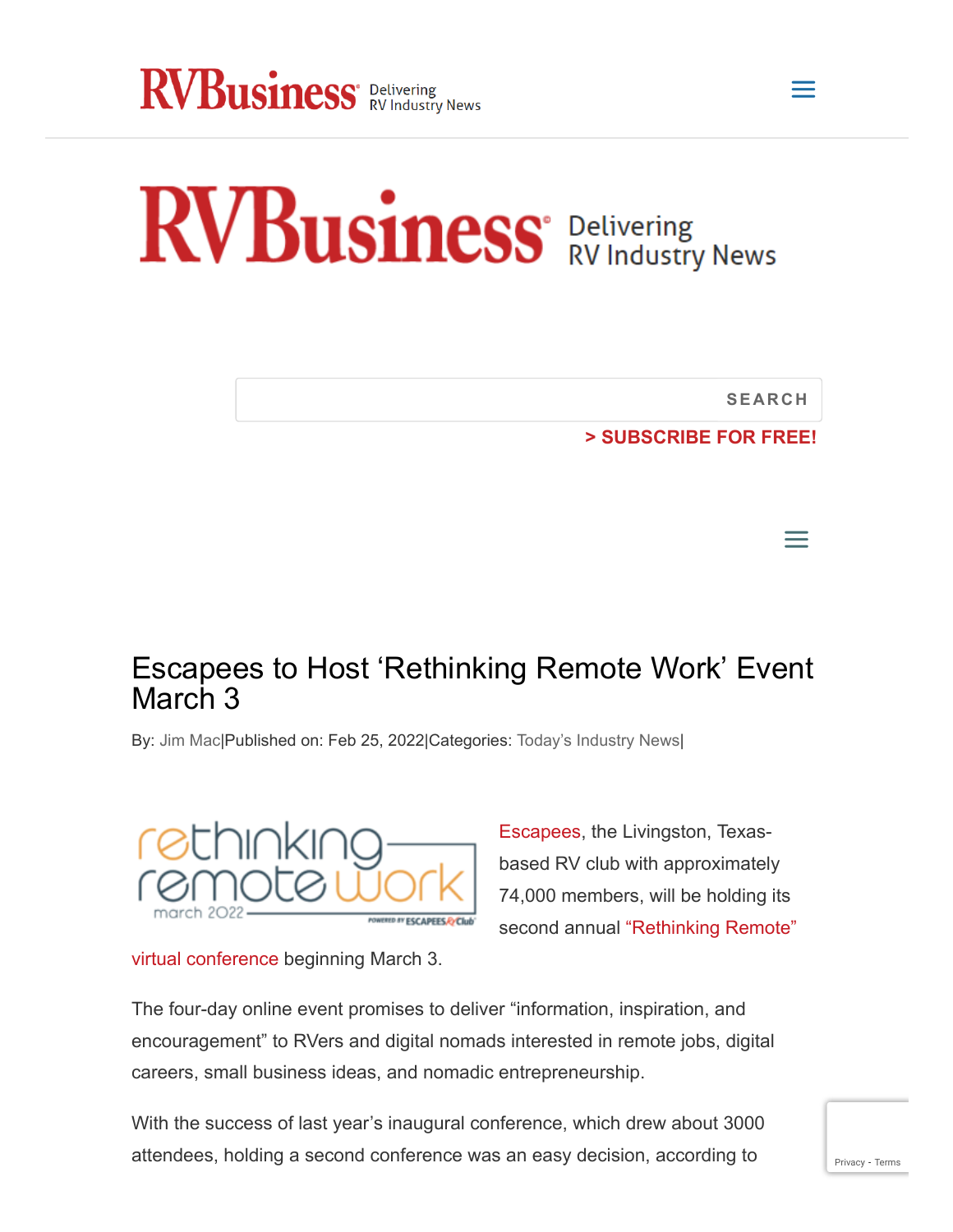Escapees Communications Director Georgianne Austin. "With so many people turning to travel because they aren't tied to a desk anymore, clearly there is a need for this conference. Priorities have shifted over the last couple of years," she told *RVBusiness*.

On the subject of living and working from the road, Austin added, "There's a lot of information out there, both good and bad. One of our goals with this conference is to provide attendees with reliable information from trustworthy sources."

Although the primary goal of the four-day event is to help RVers seeking to earn an income remotely, much of the information that will be shared applies to anyone transitioning to remote work, even if they aren't planning to travel.

The conference schedule consists of a daily welcome and speaker session, main stage keynote, breakout rooms, panel discussions with live Q&A and VIP workshops.



Some examples of the topics to be covered: How to turn followers into customers, 6-steps to start a remote business, building a digital business headquarters, taking your corporate job on the road, why you should own a self-hosted website, and buying and growing a business from the road.

The list of participating speakers is impressive, with more than two dozen all told. A partial list includes Julie and Marc Bennett, Sharee Collier, Eric McCauley, Alyssa and Heath Padgett, Eric and Tami Johnson, and Cheri Alguire.

Attendees can choose from three different types of tickets: A FREE option that provides access to most but not all live sessions. A BASIC ticket which includes more sessions as well as a one-week replay. And a VIP option with access to all sessions, workshops, 60 of last year's sessions, and one year of replay.

Major event sponsors include [Dometic](https://www.dometic.com/en-us/outdoor) and [Harvest Hosts.](https://harvesthosts.com/) Other promotional opportunities are available, including a marketplace for companies and